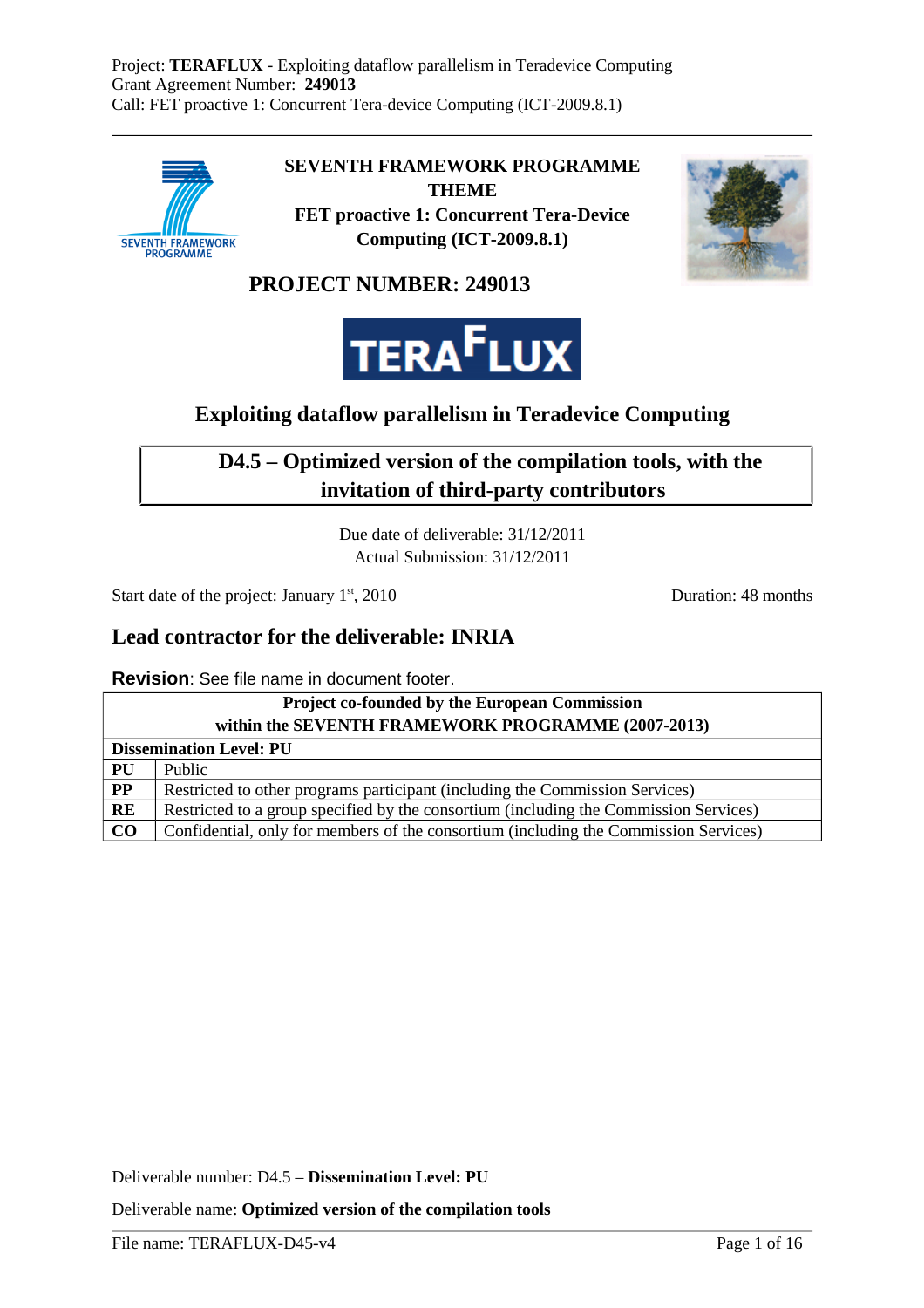### **Change Control**

| Version# | <b>Author</b>       | Organization | <b>Change History</b>                                |
|----------|---------------------|--------------|------------------------------------------------------|
| 1.0      | <b>Albert Cohen</b> | <b>INRIA</b> | <b>First version</b>                                 |
| 1.1      | <b>Albert Cohen</b> | <b>INRIA</b> | <b>Revision with feedback</b><br>from Pedro Trancoso |
| 1.2      | <b>Albert Cohen</b> | <b>INRIA</b> | <b>Integrated corrections</b><br>from Salman Khan    |

## **Release Approval**

| <b>Name</b>         | Role                                              | Date       |
|---------------------|---------------------------------------------------|------------|
| <b>Albert Cohen</b> | Originator                                        | 23/12/2011 |
| <b>Albert Cohen</b> | <b>WP</b> Leader                                  | 23/12/2011 |
| Roberto Giorgi      | <b>Project Coordinator for formal deliverable</b> | 30/12/2011 |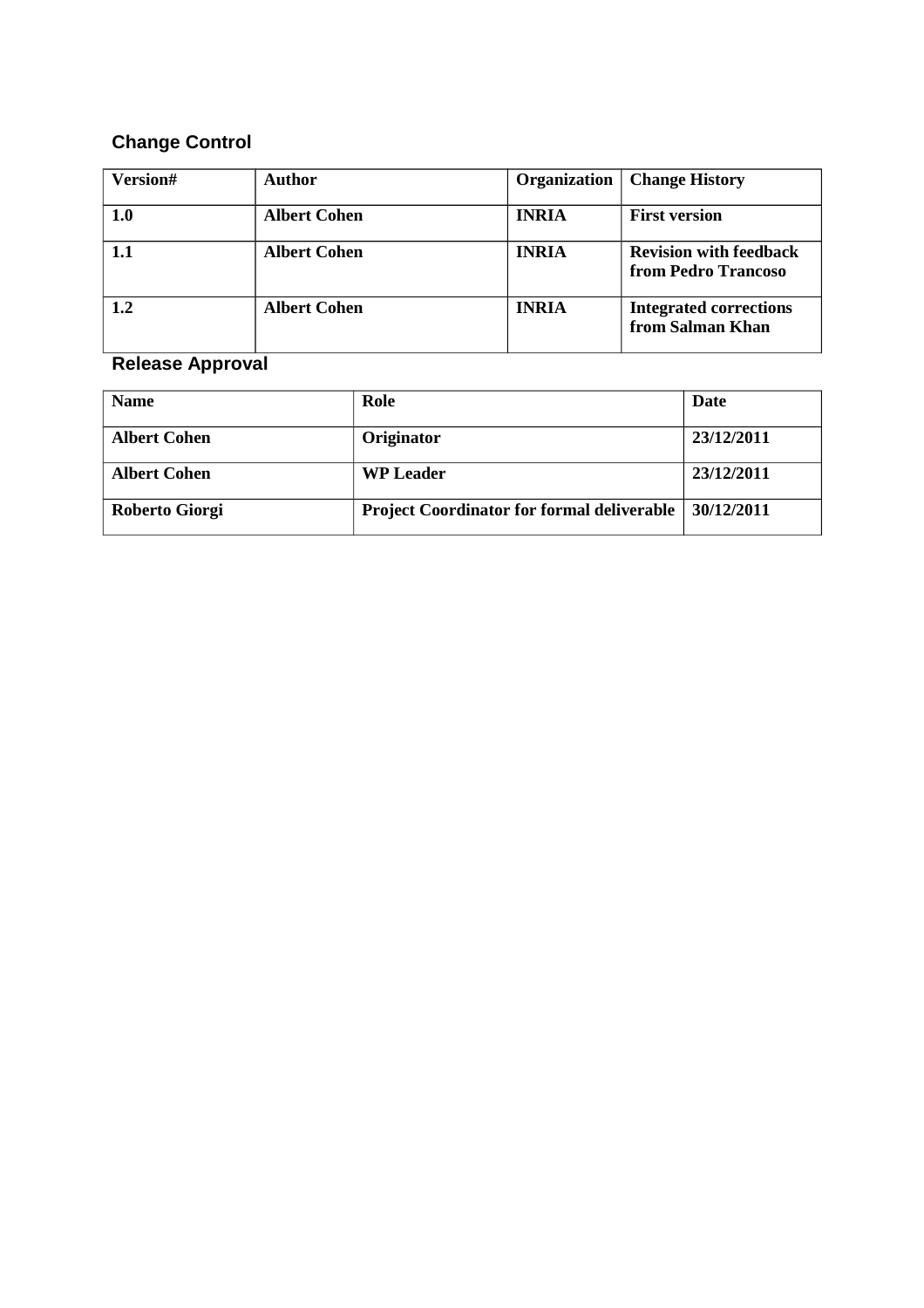#### **TABLE OF CONTENTS**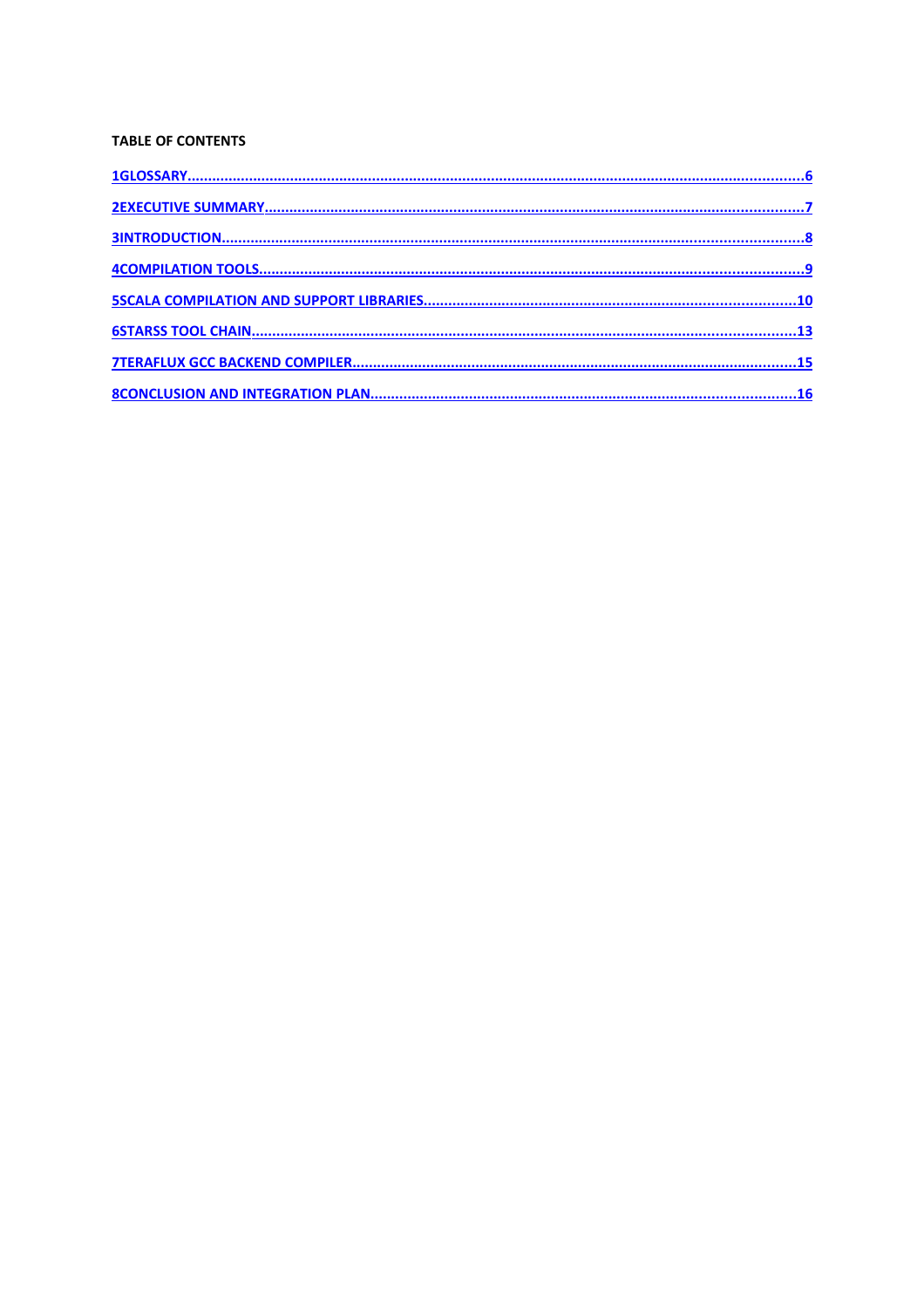The following list of authors will be updated to reflect the list of contributors to the writing of the document.

#### **Riyadh Baghdadi, Albert Cohen, Feng Li, Antoniu Pop**

#### INRIA

#### **Rosa Badia**

#### **BSC**

#### **François Bodin, Laurent Morin**

#### CAPS

#### **Daniel Goodman, Salman Khan, Ian Watson, Mikel Luján** University of Manchester

Document marked as PU (Public) is published in Italy, for the TERAFLUX Consortium, on the www.teraflux.eu web site and can be distributed to the Public.

The list of author does not imply any claim of ownership on the Intellectual Properties described in this document.

The authors and the publishers make no expressed or implied warranty of any kind and assume no responsibilities for errors or omissions. No liability is assumed for incidental or consequential damages in connection with or arising out of the use of the information contained in this document.

This document is furnished under the terms of the TERAFLUX License Agreement (the "License") and may only be used or copied in accordance with the terms of the License. The information in this document is a work in progress, jointly developed by the members of TERAFLUX Consortium ("TERAFLUX") and is provided for informational use only.

The technology disclosed herein may be protected by one or more patents, copyrights, trademarks and/or trade secrets owned by or licensed to TERAFLUX Partners. The partners reserve all rights with respect to such technology and related materials. Any use of the protected technology and related material beyond the terms of the License without the prior written consent of TERAFLUX is prohibited. This document contains material that is confidential to TERAFLUX and its members and licensors. Until publication, the user should assume that all materials contained and/or referenced in this document are confidential and proprietary unless otherwise indicated or apparent from the nature of such materials (for example, references to publicly available forms or documents).

Disclosure or use of this document or any material contained herein, other than as expressly permitted, is prohibited without the prior written consent of TERAFLUX or such other party that may grant permission to use its proprietary material. The trademarks, logos, and service marks displayed in this document are the registered and unregistered trademarks of TERAFLUX, its members and its licensors. The copyright and trademarks owned by TERAFLUX, whether registered or unregistered, may not be used in connection with any product or service that is not owned, approved or distributed by TERAFLUX, and may not be used in any manner that is likely to cause customer confusion or that disparages TERAFLUX. Nothing contained in this document should be construed as granting by implication, estoppel, or otherwise, any license or right to use any copyright without the express written consent of TERAFLUX, its licensors or a third party owner of any such trademark.

#### *Printed in Siena, Italy, Europe.*

Part number: *please refer to the File name in the document footer*.

#### Deliverable number: D4.5 – **Dissemination Level: PU**

Deliverable name: **Optimized version of the compilation tools**

File name: TERAFLUX-D45-v4 Page 4 of 16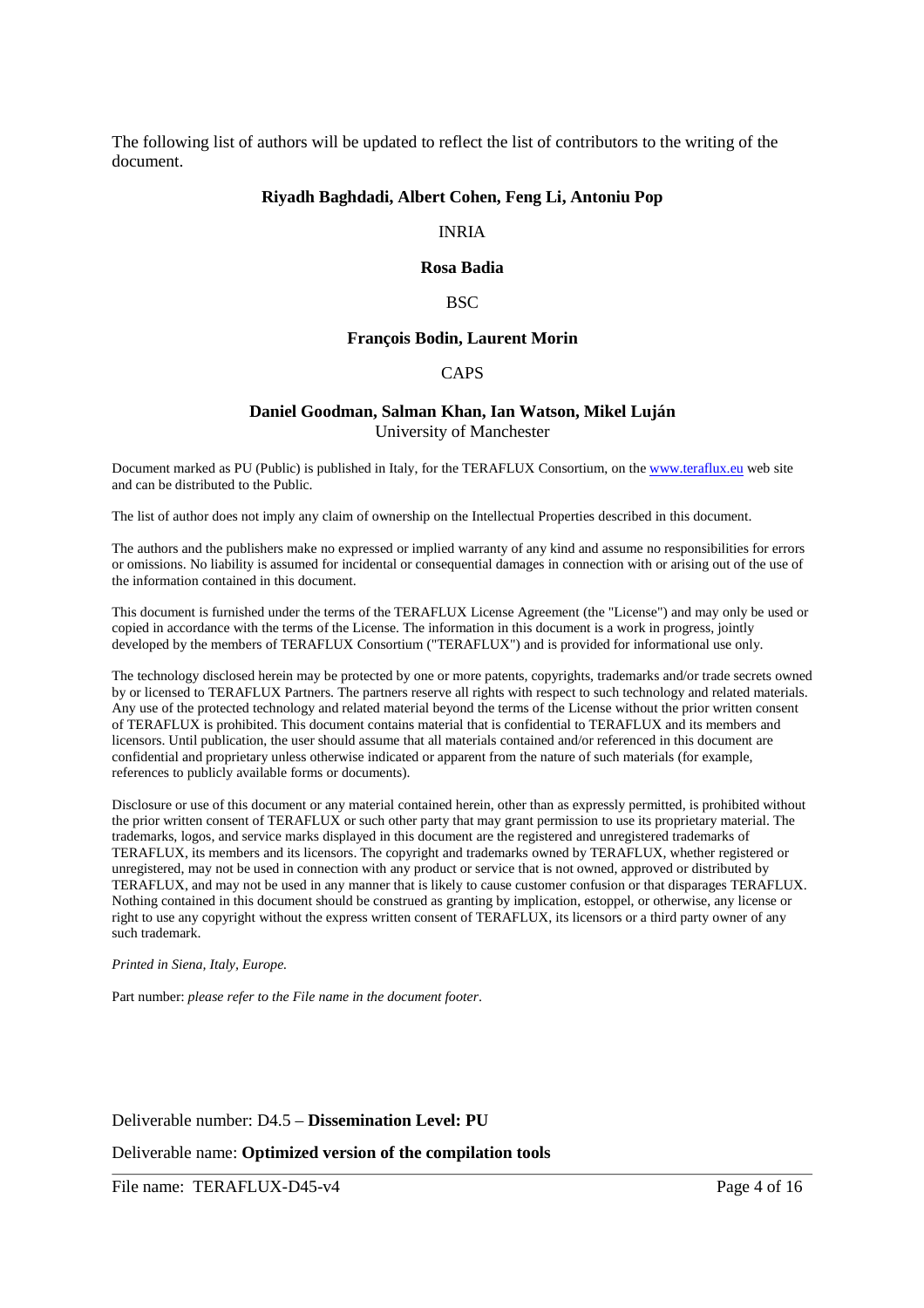#### **DISCLAIMER**

EXCEPT AS OTHERWISE EXPRESSLY PROVIDED, THE TERAFLUX SPECIFICATION IS PROVIDED BY TERAFLUX TO MEMBERS "AS IS" WITHOUT WARRANTY OF ANY KIND, EXPRESS, IMPLIED OR STATUTORY, INCLUDING BUT NOT LIMITED TO ANY IMPLIED WARRANTIES OF MERCHANTABILITY, FITNESS FOR A PARTICULAR PURPOSE AND NONINFRINGEMENT OF THIRD PARTY RIGHTS.

TERAFLUX SHALL NOT BE LIABLE FOR ANY DIRECT, INDIRECT, INCIDENTAL, SPECIAL OR CONSEQUENTIAL DAMAGES OF ANY KIND OR NATURE WHATSOEVER (INCLUDING, WITHOUT LIMITATION, ANY DAMAGES ARISING FROM LOSS OF USE OR LOST BUSINESS, REVENUE, PROFITS, DATA OR GOODWILL) ARISING IN CONNECTION WITH ANY INFRINGEMENT CLAIMS BY THIRD PARTIES OR THE SPECIFICATION, WHETHER IN AN ACTION IN CONTRACT, TORT, STRICT LIABILITY, NEGLIGENCE, OR ANY OTHER THEORY, EVEN IF ADVISED OF THE POSSIBILITY OF SUCH DAMAGES.

Deliverable number: D4.5 – **Dissemination Level: PU**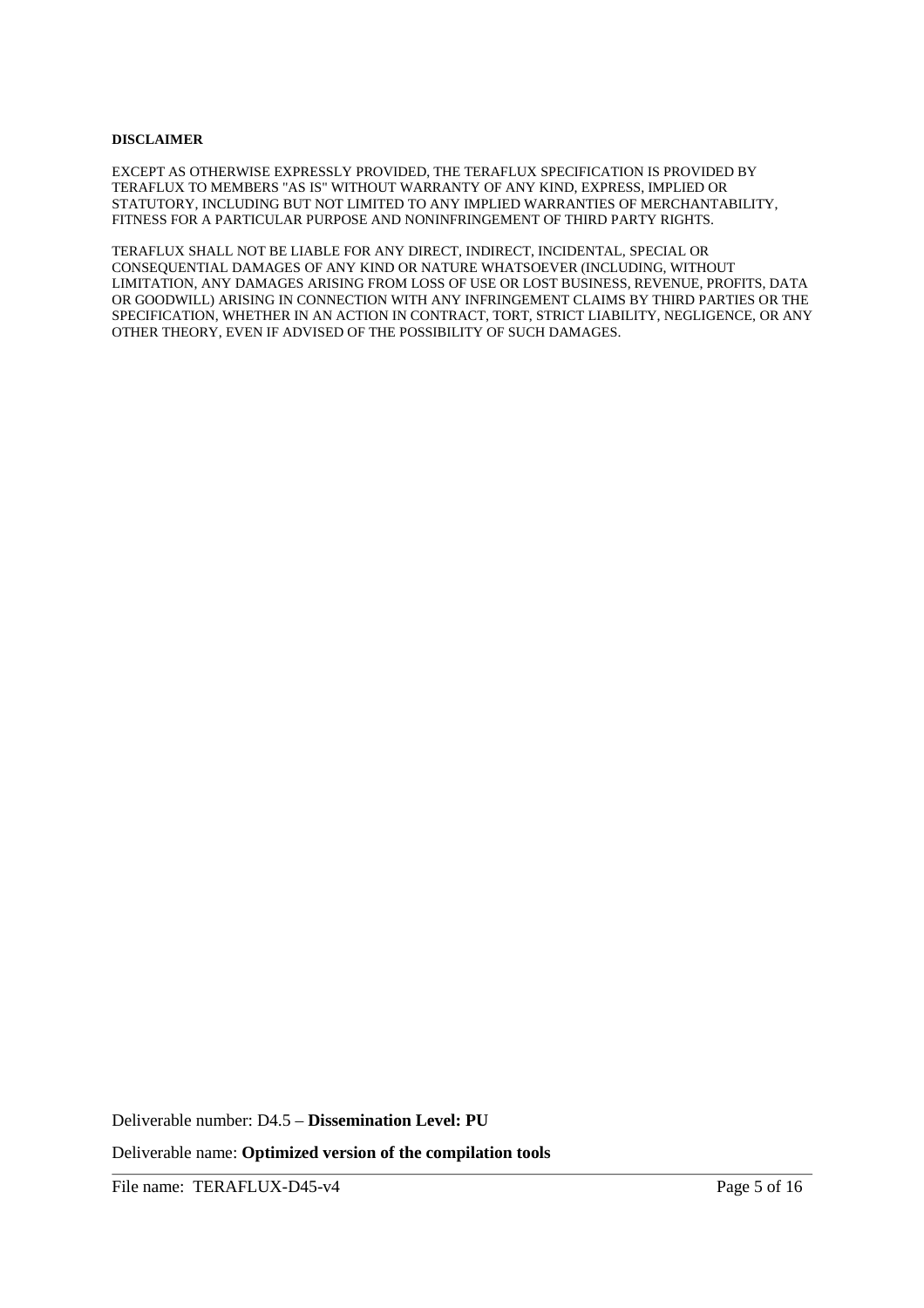# **1 Glossary**

Nothing specific for this deliverable.

Deliverable number: D4.5 – **Dissemination Level: PU**

Deliverable name: **Optimized version of the compilation tools**

File name: TERAFLUX-D45-v4 Page 6 of 16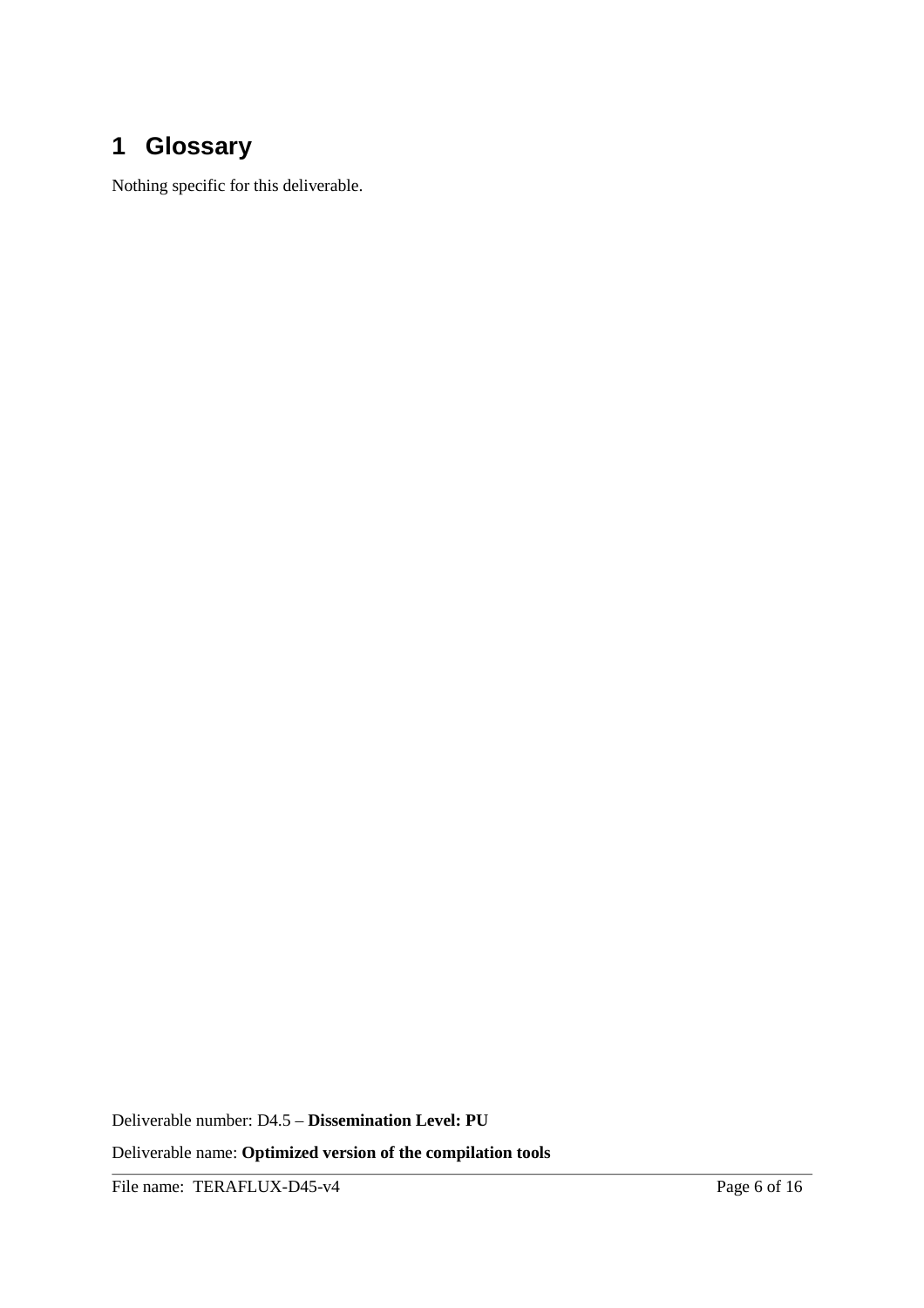## **2 Executive Summary**

The tool flow for the TERAFLUX project has been evolving throughout the second year. The rationale for this evolution, and the associated semantic and algorithmic contributions have been reported in D4.4 (exploitation of multi-level parallelism, locality optimizations). This deliverable surveys the most important design and implementation information regarding the main components of the tool chain, and links to the online resources about the prototype component themselves. These components are being integrated following the communication scheme between the efficiency programming models' source-to-source compilers and the TERAFLUX GCC back-end, and the complete integrated flow will be demonstrated in the third year.

Deliverable number: D4.5 – **Dissemination Level: PU**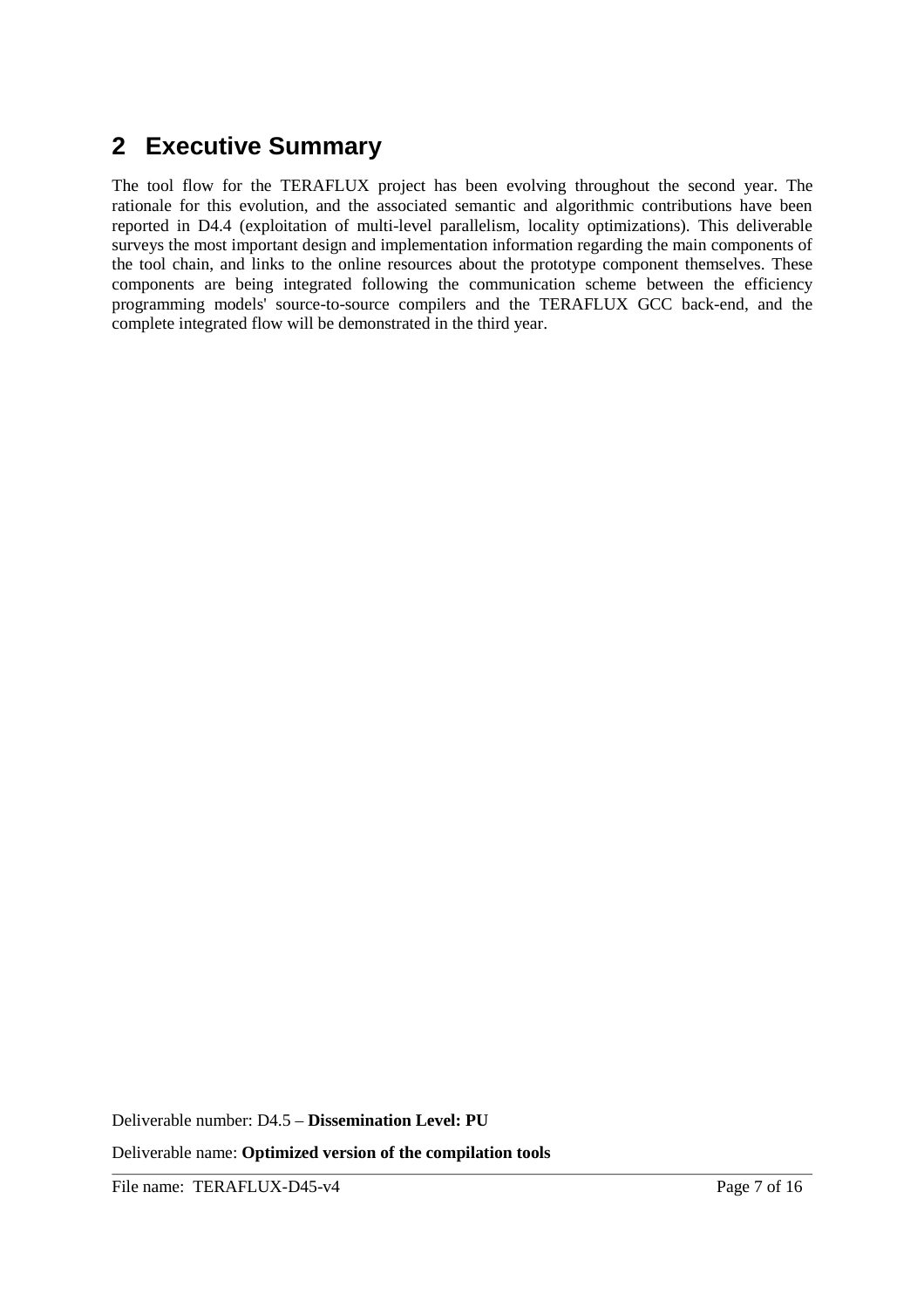# **3 Introduction**

The overall objective of WP4 is the development of compilation tools which are tailored to the TERAFLUX architecture and programming models.

This deliverable describes the design and implementation of the first version of the tool flow, mapping the productivity and efficiency programming layers to the TERAFLUX architecture. This flow is composed of fully operational components dealing with all aspects of the code generation, optimization and runtime support. It performs locality optimizations and handles multi-level parallelism as described in D4.4. But the different components are not yet integrated. The integration plans for the 3rd year will be discussed in the last part of this document.

### **3.1. Document structure**

Section 4 outlines the main developments conducted on the TERAFLUX tool flow in the 2nd year of the project. These developments fill many gaps and complement the baseline tool flow presented in D4.1 and D4.3. A complete integration will take place in the 3rd year of the project. Section 5 surveys the design and implementation challenges and choices of the Scala component of the flow. Section 6 and 7 report on the StarSs and GCC backend implementation respectively. Section 7 summarizes our achievements and presents the plans for an integrated flow.

## **3.2. Relation to other deliverables**

This deliverable extends the compilation tools described in D4.1 and D4.3. It complements D4.4, covering design and implementation aspects of the tool flow.

### **3.3. Activities referred by this deliverable**

Work and software reported in this document corresponds to the current, intermediate progress status of Task 4.2. Implementation of the methods being investigated in Task 4.3 will take place in the 3rd year.

Deliverable number: D4.5 – **Dissemination Level: PU**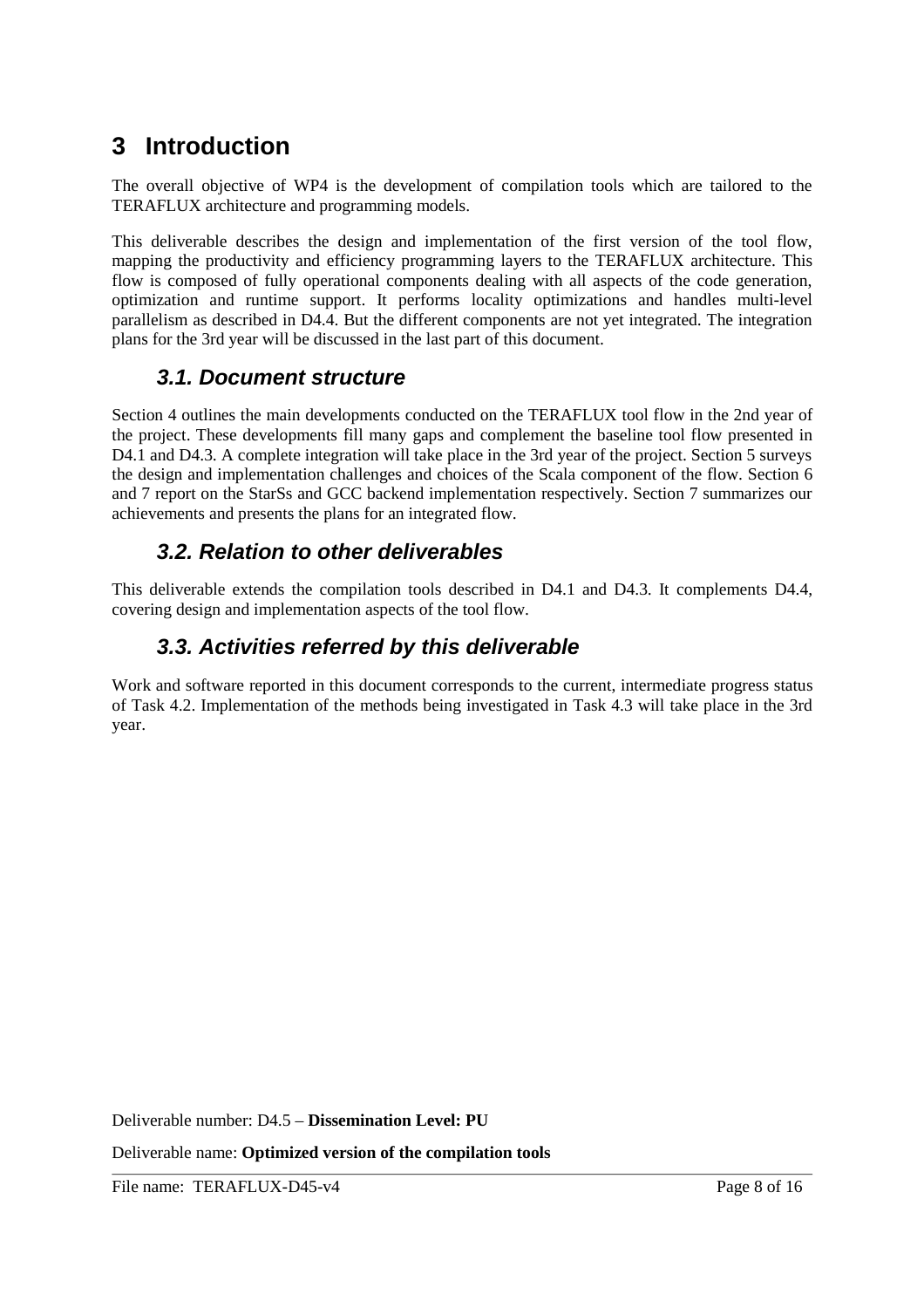# **4 Compilation Tools**

The prototypes available at the end of the second year can be sorted in 3 categories.

1. The first one is Scala-specific. It is based on run-time libraries from UNIMAN, described in D3.3. The departure from an integration of the Scala tool flow through GCJ is presented in this document. In the future, it is possible that some of this library-based support may be enhanced and implemented into the Java virtual machine itself.

Technical information and code are available online and updated regularly: http://apt.cs.man.ac.uk/projects/TERAFLUX/MUTS

2. The different efficiency programming models all come with their source-to-source compilation framework. The TFlux model and tools have been extended to support transactions (see D3.3). Several locality optimizations and multi-level parallel programming extensions have been implemented in the HMPP Workbench 3.0. The Mercurium compiler for StarSs is now embedded into a comprehensive tool suite within the OmpSs infrastructure. Enhancements for multi-level parallelization have been integrated to the OmpSs tool flow, including the support libraries and code generators for different devices. Note that OmpSs and HMPP models the TERAFLUX architecture as an accelerator device.

Technical information and code are available online and updated regularly: http://nanos.ac.upc.edu

3. The TERAFLUX back-end compiler is currently a collection of three independent patches to the mainline of GCC (development version 4.7). The first patch supports the direct compilation of OpenMP dataflow streaming pragmas to  $T^*$  intrinsic functions, themselves compiled to the T\* ISA (cf. Deliverable 6.2). The second one converts sequential programs through static analysis only. The original flow is modified, replacing pragma expansion with the automatic extraction of threads from arbitrary control flow; the run-time library may also be replaced with T\* intrinsic functions. A paper will be presented at the MULTIPROG workshop in January 2012. The third one experiments with the late expansion of OpenMP pragmas, as a double attempt to facilitate the optimization of OpenMP streaming programs (task-level optimizations) and to combine the features of the two previous patches. The goal in the third year is to support a hybrid programming model with pragmas for coarse-grain parallelism and complex dependence patterns, and automatic parallelization for the finest grain of parallelism and scalar dependence patterns.

Technical information and code are available online and updated regularly:

http://www.di.ens.fr/TerafluxProject

The rest of this deliverable surveys the most important aspects and describes the current status of these tools. The Scala tool chain is discussed in greater detail given the important progress made in understanding its integration in a complete tool flow targeting a hardware-supported dataflow execution model with transactions.

Deliverable number: D4.5 – **Dissemination Level: PU**

Deliverable name: **Optimized version of the compilation tools**

File name: TERAFLUX-D45-v4 Page 9 of 16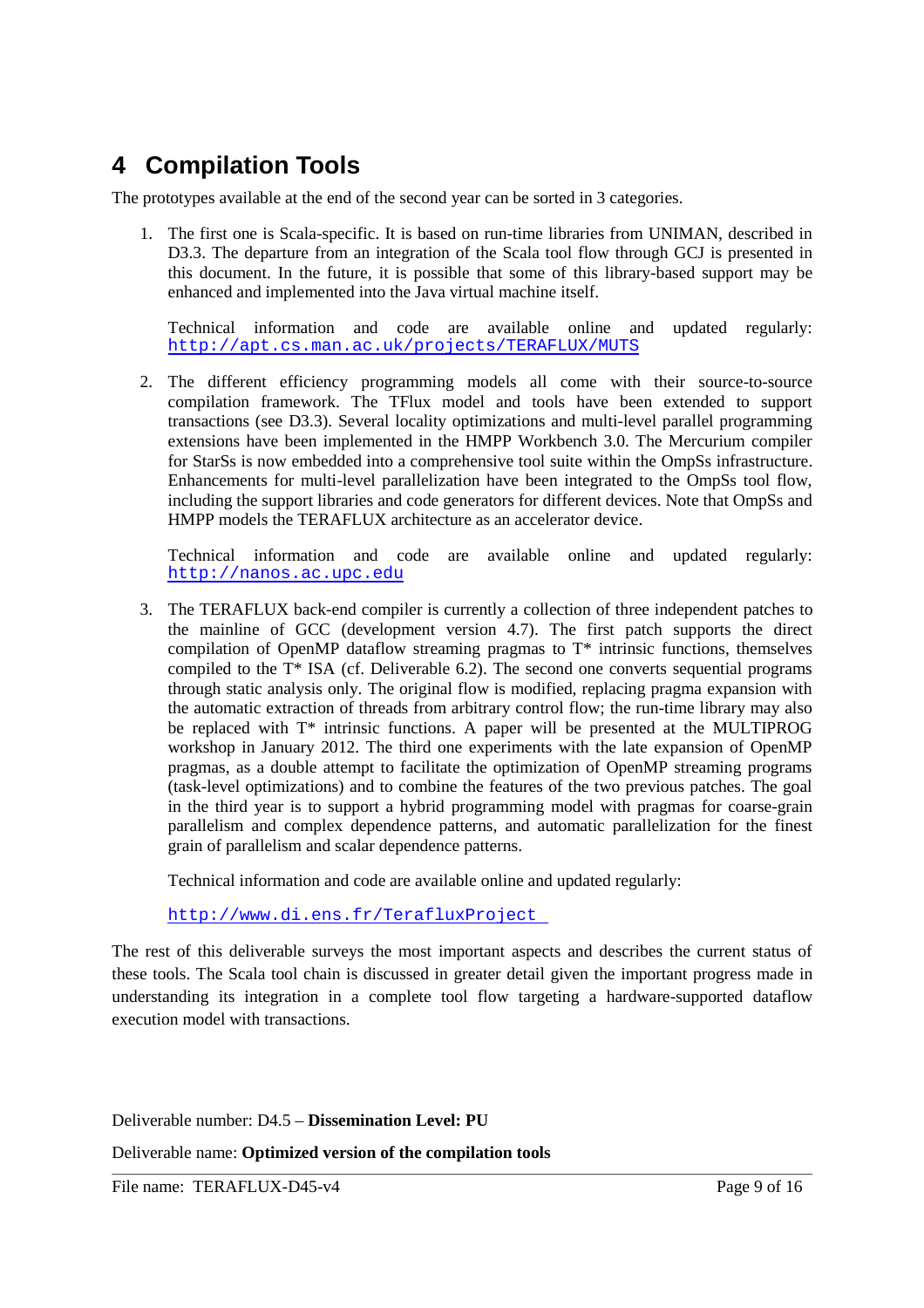# **5 Scala compilation and support libraries**

Currently Scala and all the associated libraries that we have produced execute on the Java Virtual Machine. To tie this work to the work with lower level languages and to allow this code to execute on the simulations of the proposed hardware we have considered several approaches. While we are yet to decide the exact approach to be undertaken we will now detail the different approaches considered.

## **5.1 Running a JVM on the simulator**

The simulated hardware will need to expose functionality to the software. In our case, this functionality is in two parts: the transactional memory mechanisms and the dataflow scheduler. In COTSon, this is done by expanding the instruction set by using the *cpuid* instruction. As JVM based languages cannot directly use native instructions the standard way of performing system-specific operations is through the Java Native Interface (JNI). This allows the program to link with native methods, which may be implemented in C or assembly. However, JNI calls come with a high overhead. This is mostly related with the passing of arguments and allowing native method to access process state. For small transactions, this overhead becomes unacceptably high. An alternative to this is modifying the JVM itself. The Hotspot virtual machine includes *intrinsic methods*. These are methods that, whenever they are called, are replaced by the JVM. This means, that with small modifications to Hotspot, calls to transactional memory or dataflow mechanisms can be replaced with the appropriate C and assembly code.

For transactions, another issue is that during execution on a JVM, events that should not be transactional may occur. For instance, class loading, recompilation of classes or garbage collection. The JVM must therefore be made aware of transactional execution, and either ensure that these events do not occur during transactions, or exclude their execution from the transactional mechanism. Separating the JVM code from the transactional code in the program becomes more complex if the code is interpreted. In this case, the interpreter must be differentiated by the hardware from the operations of the interpreted code. One option here is to not allow transactions in interpreted code and force compilation of any methods that include or are included in transactions. This issue needs to be explored further.

The JVM also requires modifications to interact with hardware dataflow scheduling. The dataflow scheduler, as proposed, relies on receiving a pointer to the section of code that is the computation in a dataflow thread. In C or C++, this is achieved through passing a function pointer to the scheduler device along with the directive to create a thread. When a thread is ready to execute, the associated code is invoked. However, the JVM may have compiled or recompiled the method code since the time of thread creation, meaning the code's location may have changed. This can be addressed by introducing a level of indirection that involves calling into the JVM to locate the right method using some consistent identifier other than the address. This need not involve changes to the hardware if the code invoked is always the handler in the JVM, the method identifier may be included as a token to the thread. This will add a small additional overhead to the scheduling process.

Deliverable number: D4.5 – **Dissemination Level: PU** Deliverable name: **Optimized version of the compilation tools**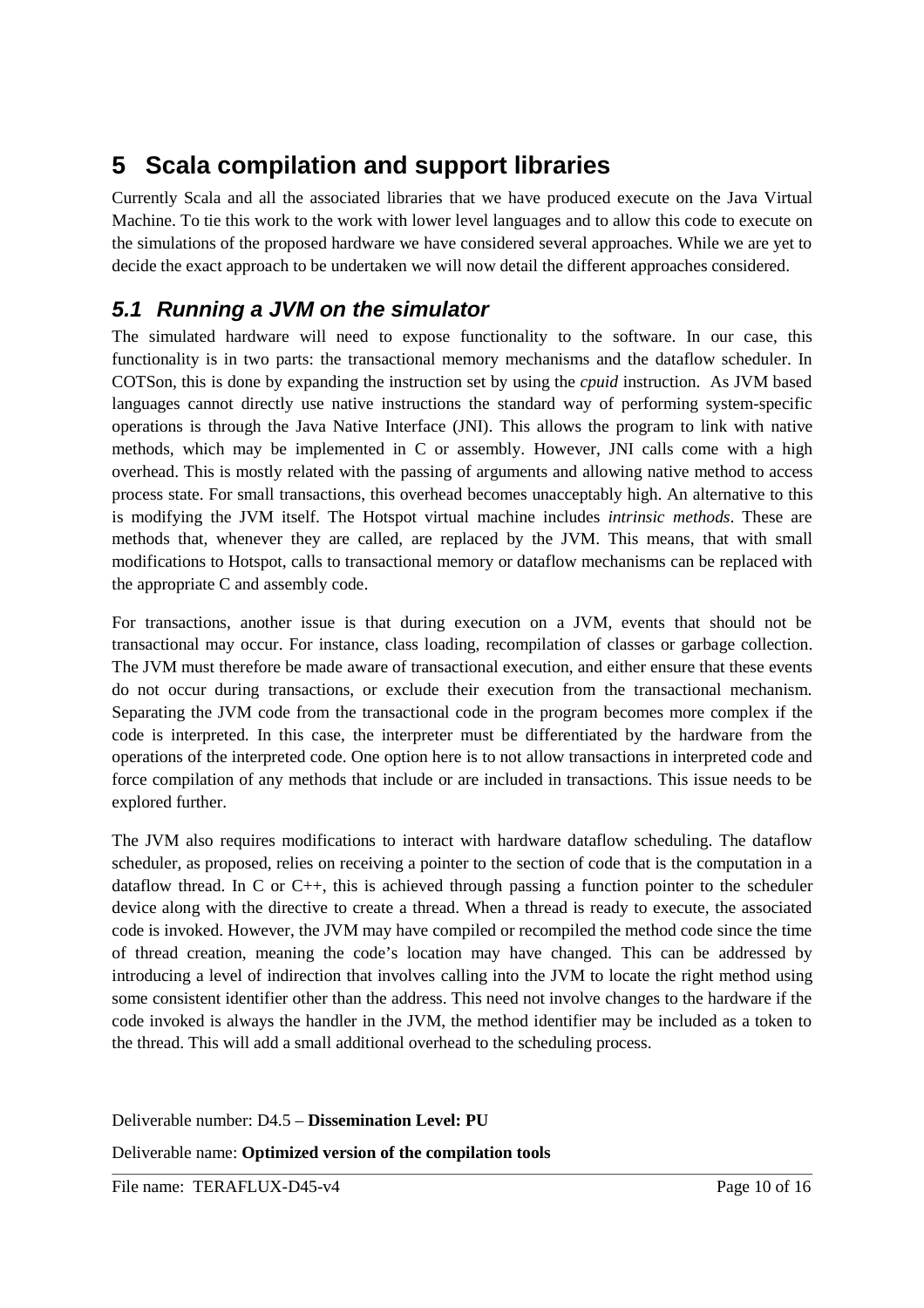Finally this approach is also dependent on the underlying operating system for TERAFLUX being able to support a JVM. Possible solutions will be further explored in cooperation with WP6 and WP7 leaders and participants during the first half of the third year.

### **5.2 Compilation to other codes**

If the code is not run directly on a JVM, then some form of compilation to either machine code or a language that is supportable by the other elements of the tool chain will be required. There are several ways this could be achieved.

### **Modifying Scalac**

The last phase of the Scala compiler converts an abstract syntax tree into either JVM byte code or somewhat less well supported CLR byte code. These phases are plug-able and this raises the possibility of producing another backend that will produce either assembly or C++. Currently such a backend would have to operate without garbage collection, and because of its interface with the compiler this phase would be required to handle all the other features of Scala.

While the construction of such a phase is possible, the poor documentation of the compilers internal data structures would make it challenging and additional support would be required to replace the Java libraries and JNI calls. An alternative that overcome many of these issues would be to transform the resultant byte code as discussed next.

### **Byte code transformation**

A more targeted and better documented approach is to convert Java byte code into either C++ or assembly. This approach has the advantage that we can avoid handing all cases by selectively deciding which classes we are going to convert, and avoid issues between Scala and Java code as all the code will be the same at this stage. It would be simplest to target C++ and then work on being able to feed this into the rest of the system tool chain. Again this approach would require the loss of the garbage collector in a basic implementation and how to handle JNI calls would need further thought, but we feel that this approach is worth further examination.

### **Compiling through GCJ**

GCJ is an ahead-of-time compiler for the Java. It can compile Java source code to Java byte code or directly to native machine code. It can also compile Java byte code to native machine code. To avoid using a JVM, we considered the option of using GCJ to compile class files generated by the Scala compiler to native code. On examination we decided that this approach is not feasible for the following reasons:

- 1. GCJ is not yet fully compatible with Java 1.5 while Scala is dependent on Java 1.6 features.
- 2. GCJ relies on the byte code being compiled with the Eclipse Compiler and makes assumptions about the class files based on this. This means that GCJ does not accept every correct class file including most non-trivial class files generated by the Scala compiler.

### Deliverable number: D4.5 – **Dissemination Level: PU**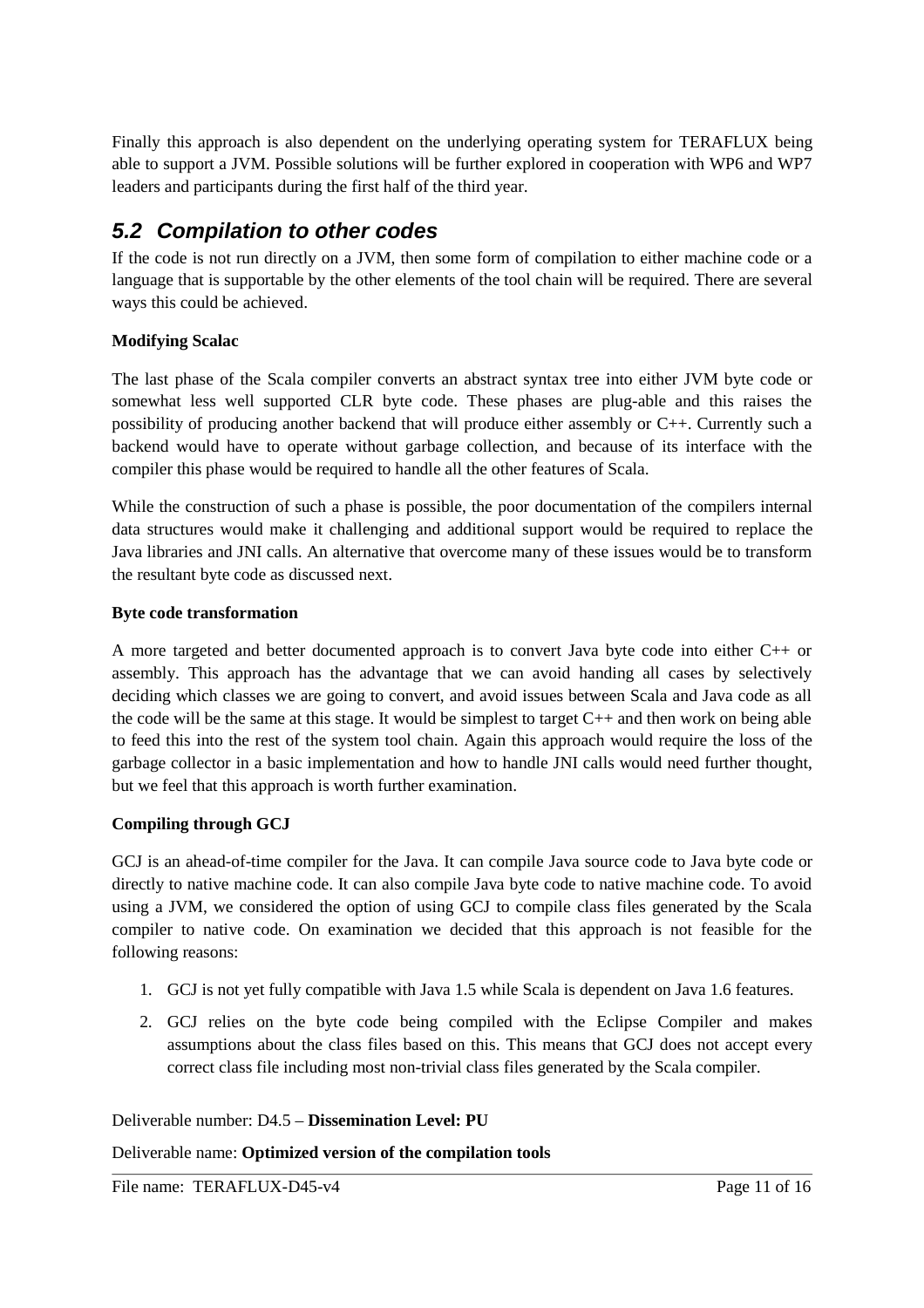We also evaluated a commercial tool, Excelsior JET. This, like GCJ, is an ahead of time compiler coupled with an interpreter for any portions of code that fail to compile. This tool has better compatibility, and can support Java 1.6, but it still fails to compile large parts of the Scala libraries to native code.

## **5.3 Summary**

To summarize we feel that there is potential in both the JVM and the bytecode transformation options. The GCJ and the Scala compiler modifications are less likely to work for a sensible amount of effort so will not be pursued further at this point.

Deliverable number: D4.5 – **Dissemination Level: PU**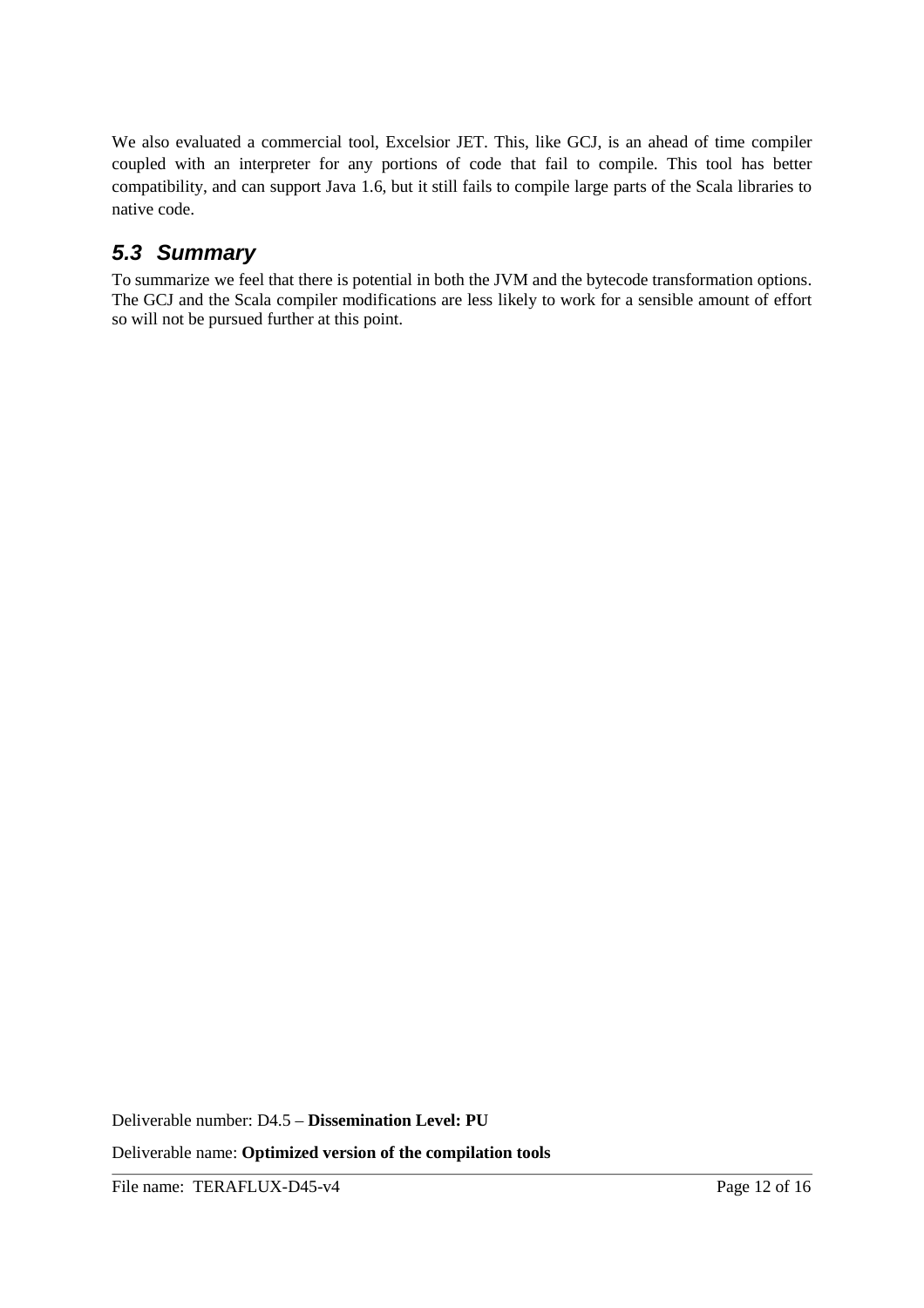# **6 StarSs tool chain**

BSC is currently devoting efforts to the OmpSs infrastructure, which combines the OpenMP standard with the StarSs ideas. OmpSs is composed of Mercurium compiler that converts the source code and links it to the NANOS++ runtime. The OmpSs infrastructure is depicted in Illustration1.



Illustration 1: OmpSs tool flow

The compiler recognizes the constructs and transforms them into calls to the runtime library. The input/output/inout clauses are transformed by generating a set of expressions that are evaluated when the application is executed. These expressions generate addresses of memory that will be passed to the runtime library.

The target clause is used to indicate that a task is targeting a specific device, like a dataflow thread of the TERAFLUX architecture, or a CUDA GPU. When the compiler generates the code for a task construct, it looks if it is annotated with a target directive or if another target directive is linked to this task construct by means of an implement clause. If so, the AST of the task is passed onto the Nanox tool, in charge of dispatching code generation to a device-specific provider and wrapping the device-specific compilation and linking flow for each non-SMP device.

Device providers generate the device-dependent code and metadata that must go associated with the task. They also, if necessary, generate a specialized outline, for the device which may need to be Deliverable number: D4.5 – **Dissemination Level: PU**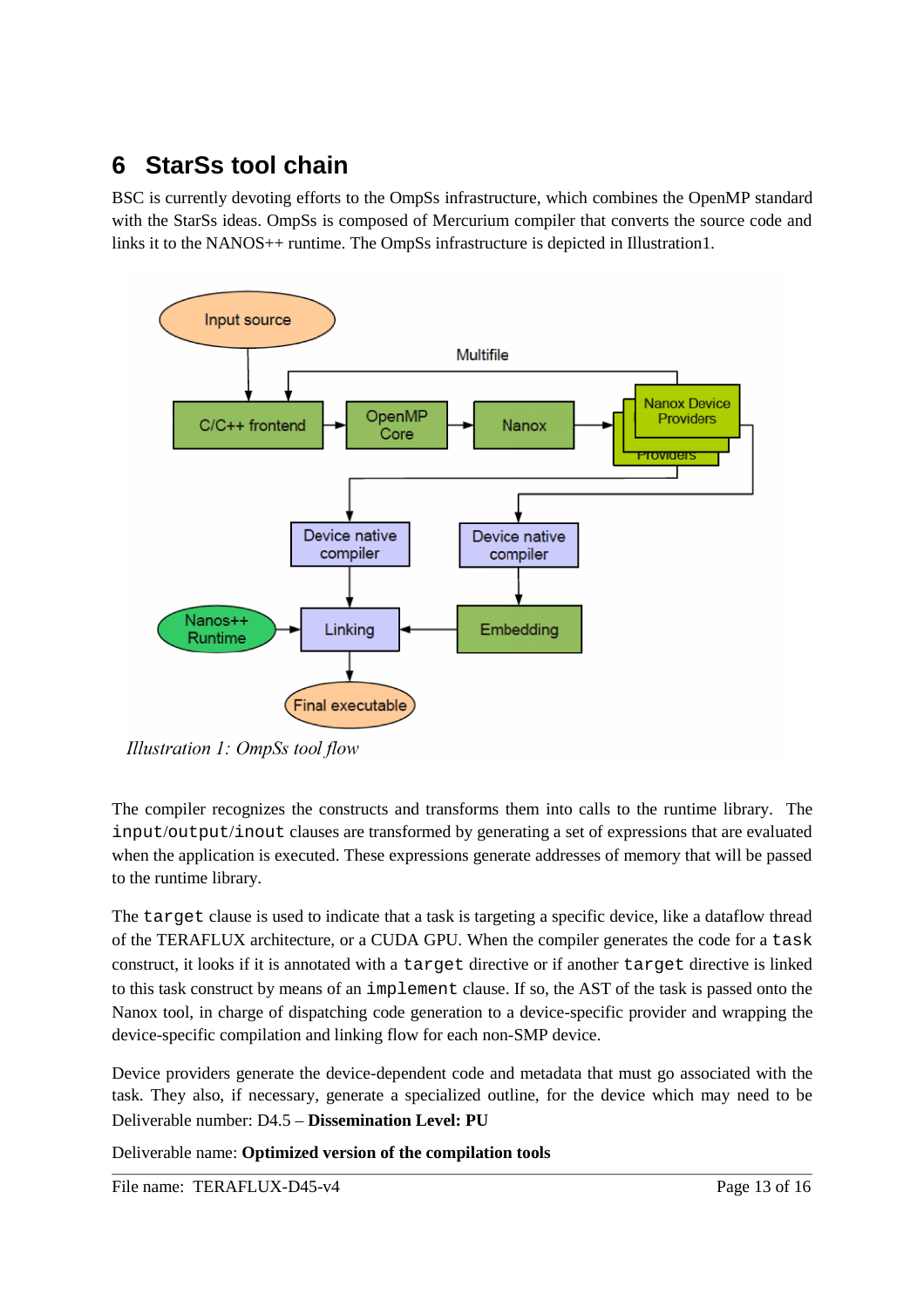generated in a separated file. This additional file is reintroduced in the compiler pipeline, following usually a different compilation profile that will invoke different backend tools (e.g., the TERAFLUX backend compiler, gcc, or the NVidia compiler, nvcc for CUDA devices).

The binary output for these different files are merged together into a single object file that contains additional information about the different subobjects. This allows the compiler to maintain the traditional behavior of generating one object file per source file to enable compatibility with other tools (i.e., makefiles ). The information is recovered at the linkage step to generate the final binary with all the objects.

Deliverable number: D4.5 – **Dissemination Level: PU**

Deliverable name: **Optimized version of the compilation tools**

File name: TERAFLUX-D45-v4 Page 14 of 16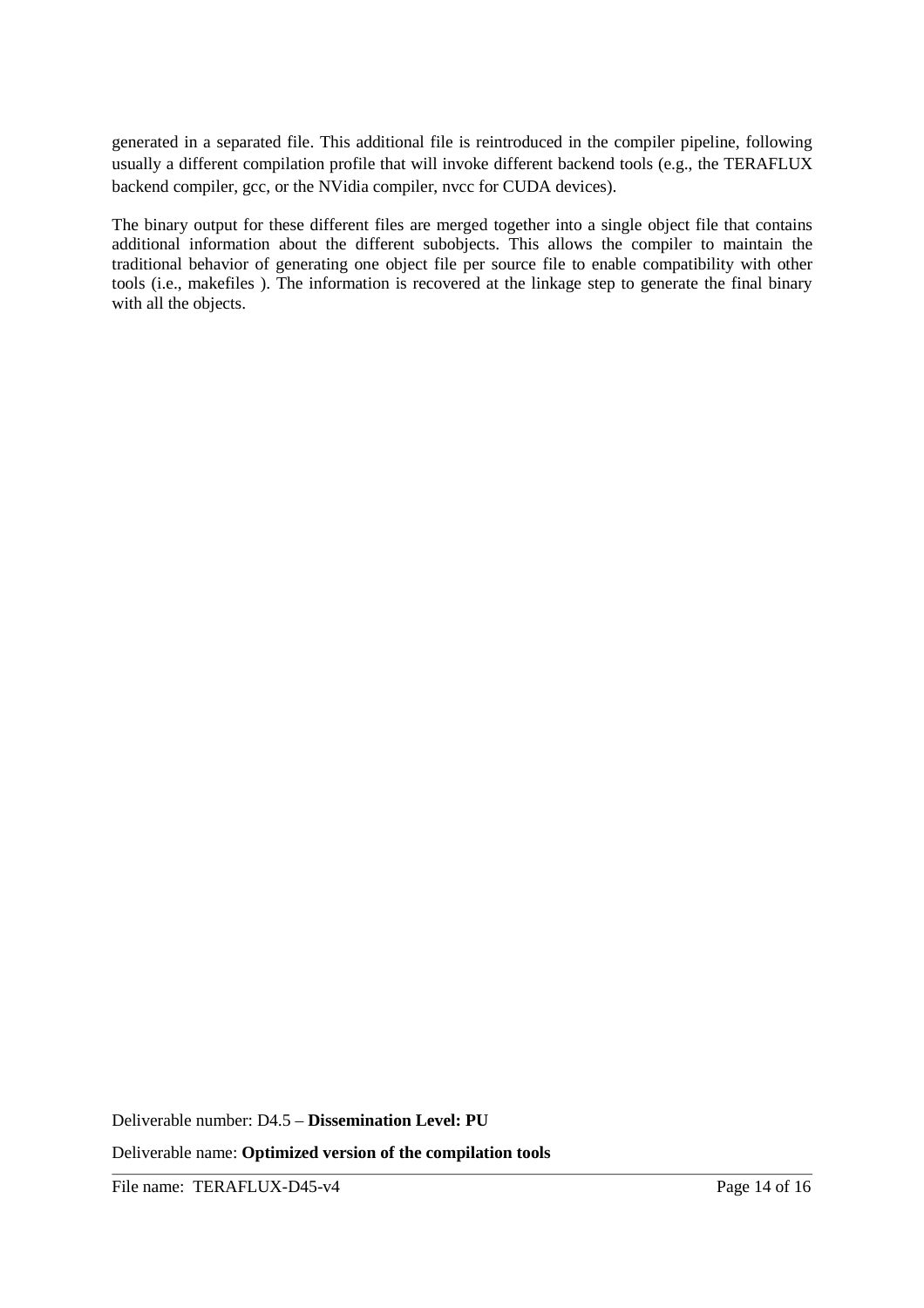# **7 TERAFLUX GCC backend compiler**

The code generation pass has been developed as a middle-end pass in GCC 4.7.0 20110426, operating on three-address GIMPLE-SSA code. The traditional compilation flow is being modified according to a specialized adaptation of the builtin-based, late expansion approach described in D4.2 (first year deliverable). Builtins are used both to convey the semantics of input and output clauses in streaming pragmas to the compiler middle-end, and to capture the semantics of efficiency languages such as HMPP, OMPSs and TFLUX.

INRIA is working on software-only and hardware-assisted runtime libraries to support the TERAFLUX GCC backend compiler. These runtime libraries support the semantics of the different efficiency programming models on top of the TERAFLUX GCC's native support for T\* dataflow instructions.

- We implemented a new machine description for the backend of GCC, generating  $T^*$  dataflow instructions derived from the x86\_64 ISA. The machine description expands the builtins inserted by the middle-end pass.
- For a hardware-assisted implementation, these instructions are detected by hooks in COTSon's SimNow, using a dedicated encoding of the T\* instructions as a 32bit immediate field. This work was conducted as a collaboration between INRIA, UNISI and HP.
- To experiment with software-only implementation, and to implement a scalable dataflow middleware within COTSon, we developed a runtime system called dfrt. It is written in C++11 (the latest standard), making heavy use of the functional features such as lambdas and closures for readability. This runtime is inspired from BSC's previous implementation called tfsim and meant to be used within COTSon, but it has been completely reimplemented to experiment with a prototype of the memory model being designed for TERAFLUX. This runtime and memory semantics work will be reported in the third year.

Deliverable number: D4.5 – **Dissemination Level: PU**